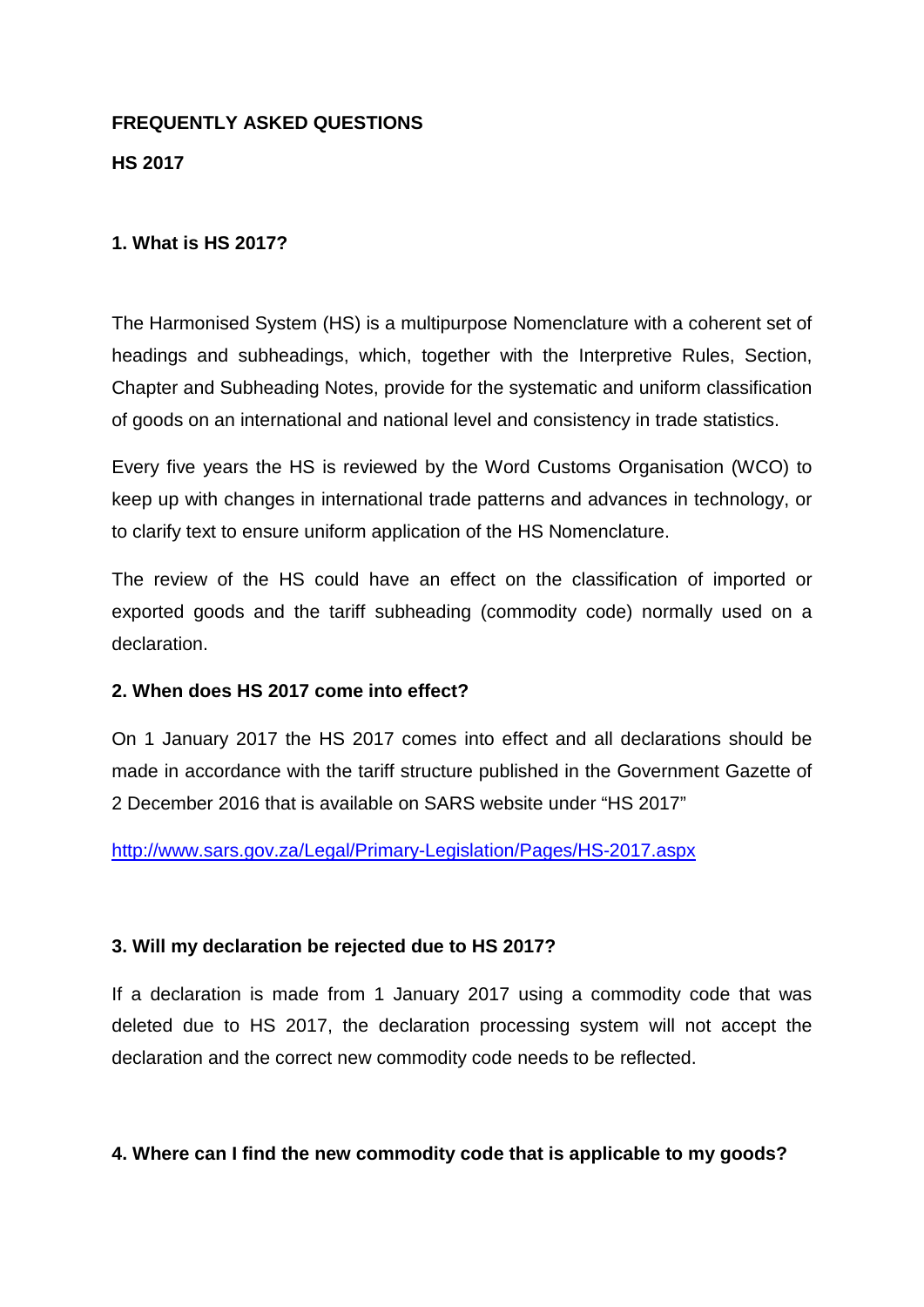The WCO published the HS 2012/HS2017 correlation table on a 6-digit international level on the WCO public website

### [http://www.wcoomd.org/home\\_hsoverviewboxes.htm](http://www.wcoomd.org/home_hsoverviewboxes.htm)

On 8-digit or national level SARS provide a correlation table under "HS 2017" under Legal Counsel.

<http://www.sars.gov.za/Legal/Primary-Legislation/Pages/HS-2017.aspx>

## **5. I cannot find my old commodity code on the correlation table or I'm not sure my goods will transpose to a new commodity code?**

Please submit your query to mmaphosa@sars.gov.za if you need verification on the correlation. Any classification queries should be submitted to your local Controller's office/ branch office.

# **6. I am registered under a rebate provision that will be replaced by a new or different rebate item or the same rebate item but a different tariff heading and rebate code, what should I do?**

You must declare the new rebate item on your declaration and the validation for registration will be dealt with internally, provided you are registers for the deleted or amended rebate item.

## **7. I am registered under a rebate item that requires an ITAC permit; will my permit be valid for the new rebate item?**

Permits that are valid for the deleted or amended rebate items will be accepted for the new or amended rebate item provided the importer is registered for the deleted or amended rebate item and commodity code or amended commodity code contained in the rebate item.

# **8. I am registered in terms of rebate item 470.03 or drawback item 523.00 and my ITAC permit was issued for a commodity code that is now deleted and replace with a new commodity code. Will my ITAC permit be valid?**

Yes, the new commodity code will be validated by SARS and as long as the ITAC permit is valid SARS will accept the permit.